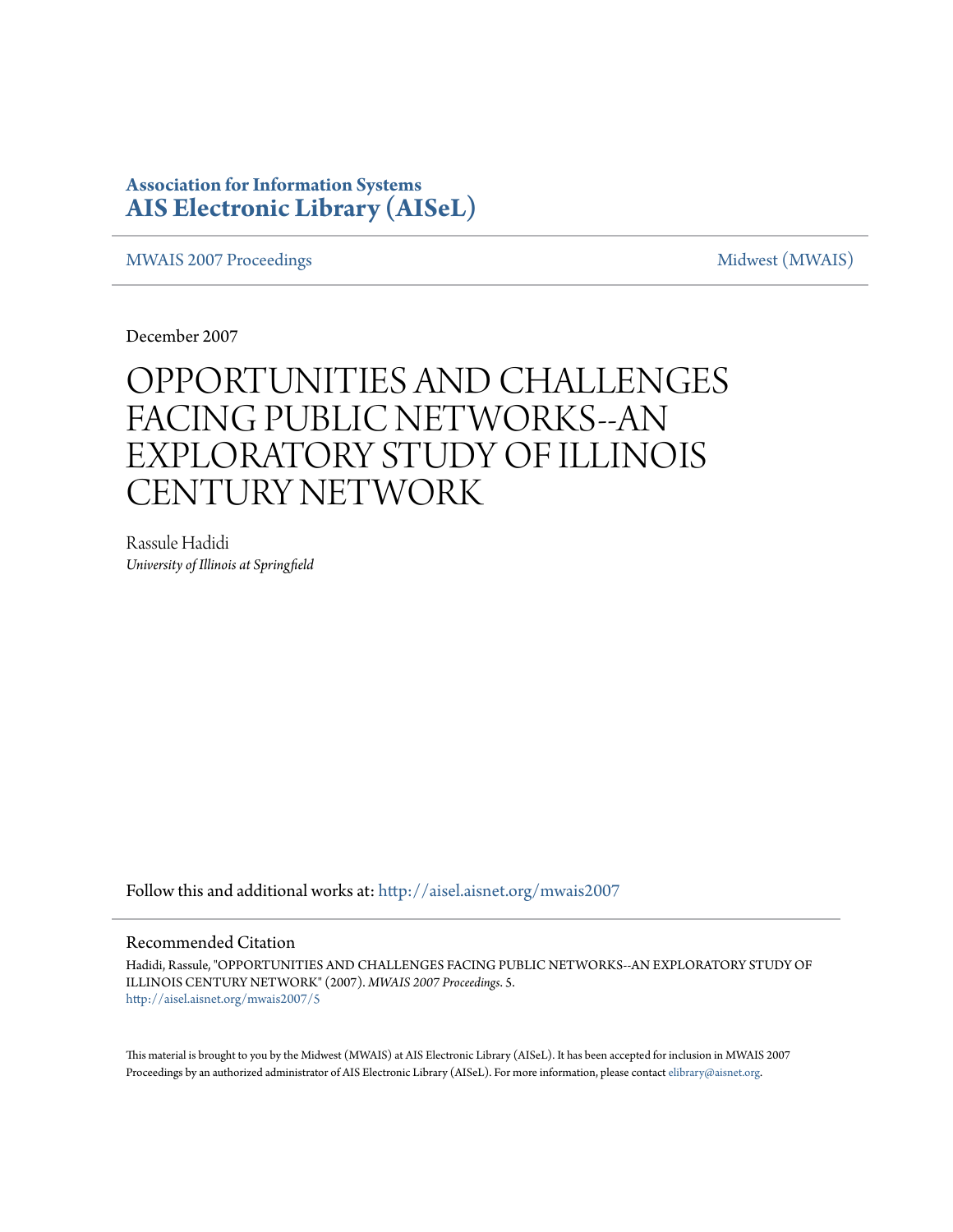# **OPPORTUNITIES AND CHALLENGES FACING PUBLIC NETWORKS—AN EXPLORATORY STUDY OF ILLINOIS CENTURY NETWORK**

### **Rassule Hadidi**

University of Illinois at Springfield hadidi@uis.edu

### **ABSTRACT**

*Public networks are facing ever increasing challenges to keep up with the needs of current and future users. At the same time local and state government support for public networks is declining and pressure to increase services is increasing due to the potential economic development opportunities these kinds of networks can bring about. An exploratory review of the Illinois Century Network using content analysis for the years 2004–2006 of the Advanced Engineering Taskforce reveals that the digital divide issue has not been focused on in the 2005 and 2006 reports. However, an impressive set of significant tasks to improve the network's operation and performance have been accomplished over the last three years. In particular, the increases in bandwidth and network reliability are impressive. Audio and video traffic with low cost Quality of Service has also been added. A major policy question is, given the fact that state support for public networks is generally declining and pressure to increase services is increasing what alternatives exist to fund the expected additional services? Is it time for the private sector to provide financial support for this public network and if so at what cost?* 

### **KEYWORDS**

Public Networks, E-government, Content Analysis

### **INTRODUCTION**

Public networks are facing ever increasing challenges to keep up with the bandwidth needs of current and future users, to be able to upgrade equipment and maintain reliable and secure networks, to be able to incorporate newer infrastructure such as wireless technology in their networks, and to be able to migrate to next-generation public networks. At the same time, local and state government support for public networks is declining and pressure to increase services is increasing due to the potential economic development opportunities these kinds of networks can bring about. Indeed there are few examples of public projects similar to these networks that states can identify as life-changing initiatives for their citizens and beyond. The Illinois Century Network (ICN) is such an example. This network was a major contributing factor in Illinois being tied with Kansas for the number one rank in the 2001 Digital States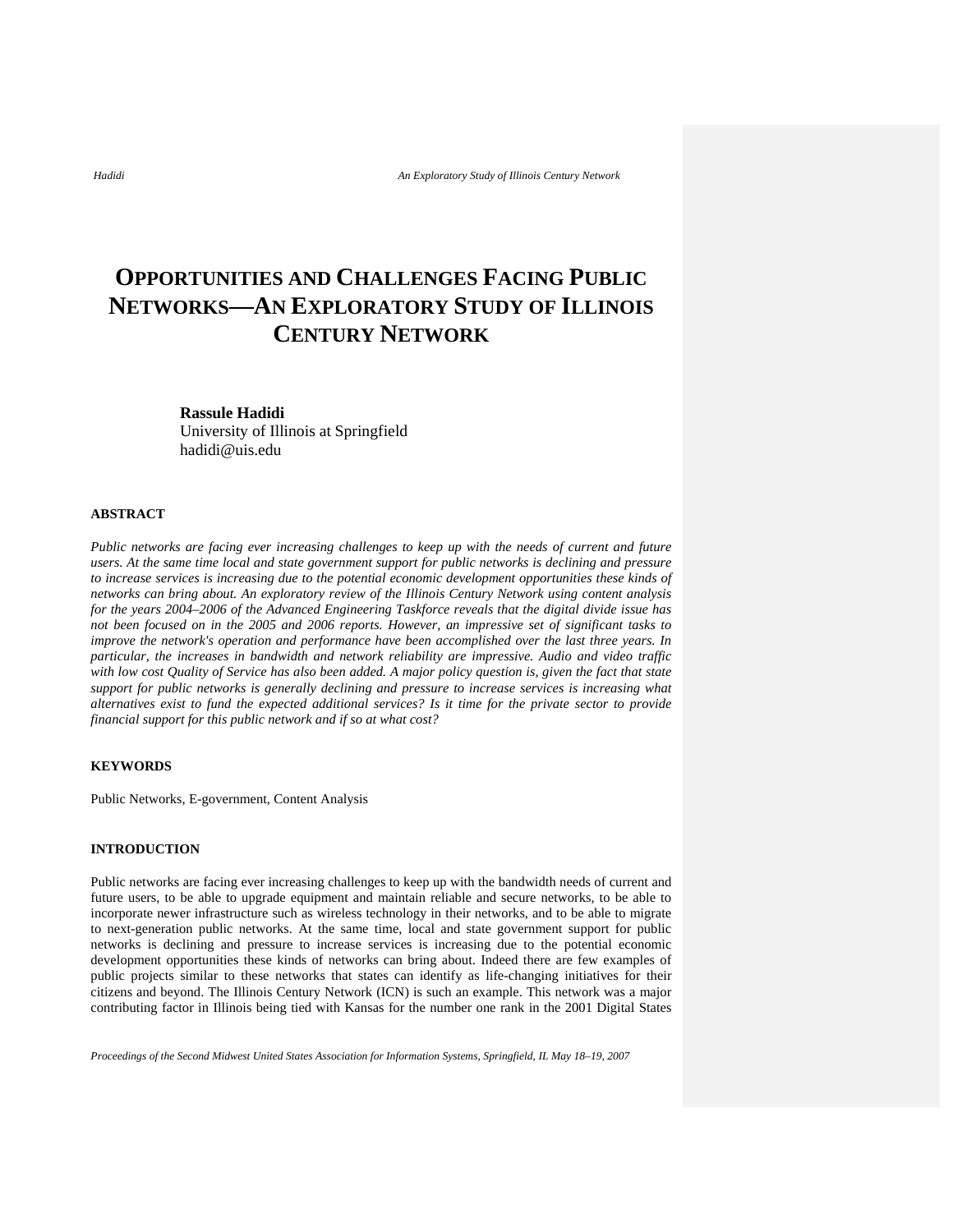Survey conducted by the Center for Digital Government (www.centerdigitalgov.com). In a similar survey in 1998 and prior to the development of ICN the State of Illinois ranked number 49 among all 50 states. In 2006 both Illinois and Kansas were tied for number nineteen. This annual survey ranks each state on their use of technology to improve government services.

The development of high-speed public digital communities, cities, and states, using telecommunications networks began in the United States and around the world more than a decade ago. Examples of such networks include the New York State Advanced Telecommunications Project (Shin 2004; MAGI 2000), the Digital Park of Ireland (www.citywest.ie), the Cyberport of Hong Kong (Cheng and Zheng 2001), the Digital City of Seoul (Goh 2001), and the Multimedia Super Corridor of Malaysia (Lepawsky 2005; Ramasamy et al. 2004). A major aim of these kinds of networks is to deploy advanced technology in economically depressed rural communities to spur economic growth and development and to enhance educational opportunities for residents to be able to participate in and benefit from the digital economy.

In the United States the following states: Alaska, Arkansas, Arizona, Alabama, California, Colorado, Georgia, Illinois, Indiana, Iowa, Kansas, Kentucky, Maryland, Massachusetts, Michigan, Minnesota, Mississippi, Nebraska, Nevada, New York, North Carolina, North Dakota, Ohio, Pennsylvania, South Carolina, South Dakota, Texas, Tennessee, Utah, Virginia, Washington, and Wisconsin have created public networks. The Illinois Century Network is one of the largest and most diverse state-governed educational telecommunications backbones in the nation. It provides high speed access to data, audio, and video communication in schools, colleges and universities, public libraries and museums, local and state government agencies, and other state organizations that provide services to Illinois citizens.

The idea behind the creation of the network began in 1997 with the recommendation of the Illinois Higher Education Technology Task Force. The network became a reality in June 1999 with the legislation 20 ILCS 3921, Illinois Century Network Act (amended July, 2002),

> The Illinois Century Network shall build on existing investments in networking schools, colleges, and universities, avoid duplication of future efforts, maintain sufficient capacity to meet the requirements of the participating institutions, and stay current with rapid developments in technology. The Illinois Century Network shall be capable of delivering state-of-the-art access to education, training, and electronic information and shall provide access to networking technologies for institutions located in even the most remote areas of this State. (Illinois Century Network (ICN) Overview)

Creating a teaching, knowledge, and training network were the three main objectives behind the development of ICN. Specifically ICN was created as:

a) A teaching network—to allow colleges and universities the ability to share the expertise of their faculty with students, business leaders, health and education professionals, the farming community and other citizens in an efficient, timely, and cost-effective fashion.

b) A knowledge network—to provide students access to the significant amount of stored knowledge available via various databases and research centers, governmental agencies, digital libraries, museums, and art galleries.

c) A training network—to help and facilitate local and state government employees to upgrade their knowledge and skills and provide them with access and training to state-of-the-art internet tools and technologies.

Illinois Century Network currently provides connectivity consultation, content filtering, DNS hosting, equipment/service discounts, Internet and intranet connectivity, Internet2 access, IP addressing, IP video,

*Proceedings of the Second Midwest United States Association for Information Systems, Springfield, IL May 18–19, 2007* 

**Comment [HAC1]:**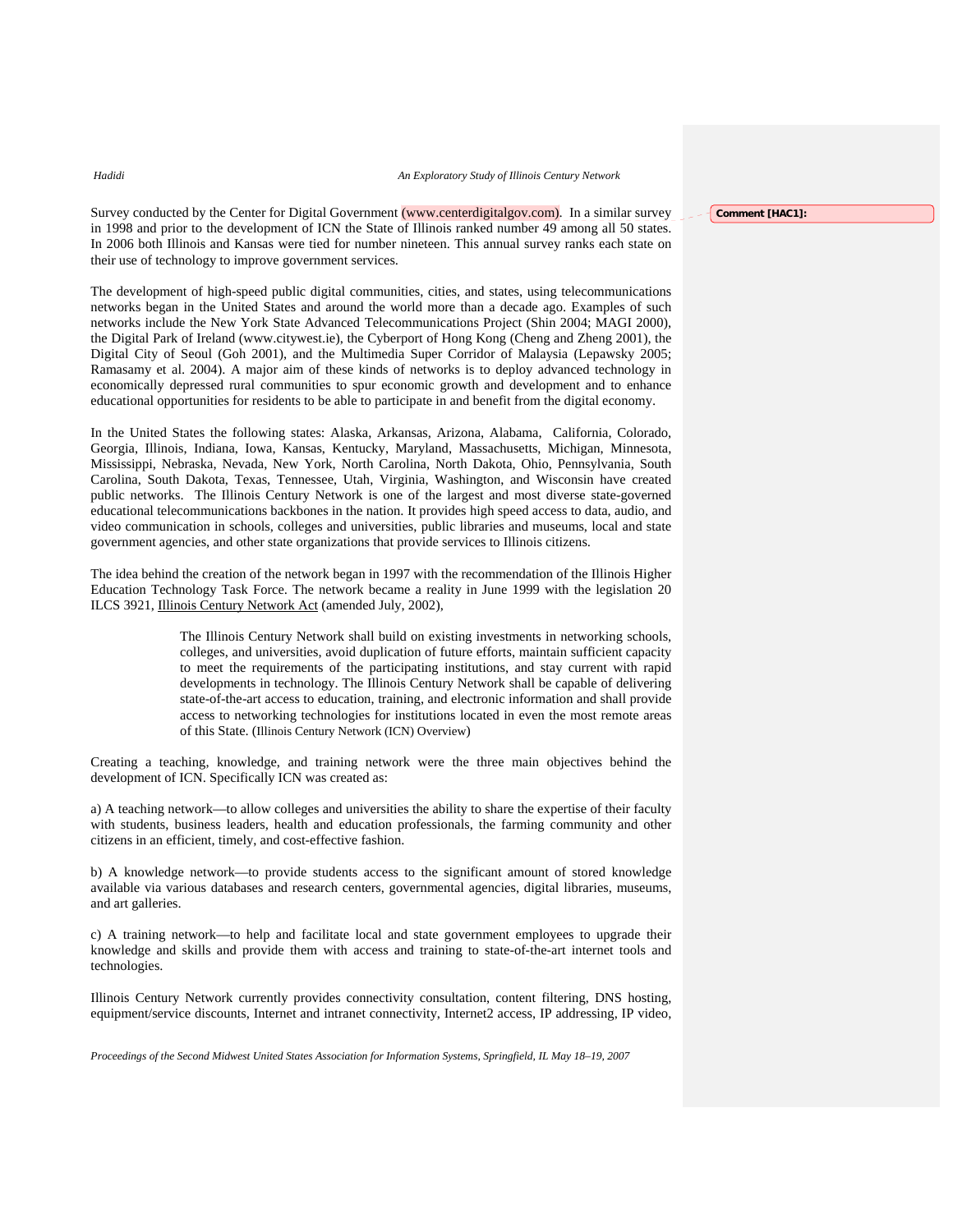monitoring/analysis, multicasting, Quality of Service (QoS) provision, school to home services and technical support for educational, governmental, and not-for-profit organizations (Illinois Century Network (ICN) Overview). Another significant advantage of this network is the fact that it has been saving the state of Illinois about seven million dollars per year (Marsan 2005) by replacing two outdated and older data networks into a state-of-the-art IP-based high-speed and reliable backbone network providing direct links to institutions, particularly those in rural areas of the state.

### **The Benefits of Illinois Century Network**

The ICN Web site and the 2006 advanced engineering taskforce report highlights the following benefits of the network:

- It serves more than two million Illinois citizens many of them students and state employees
- It provides an IP network to more than 7000 K-20 educational institutions with 99% reliability which allows enhancement in existing classrooms through increased student-to-student and student-toinstructor interactions
- It provides equipment, service, and management in order to light up dark fiber for the Chicago Housing Authority, City of Chicago, Chicago Public Schools, and Chicago Public Library
- It provides the largest bandwidth available to any community college system in the United States to Illinois community colleges
- It provides real time traffic management, network services, upgrades, and repairs on a 24/7/365 basis;
- It provides access to Internet2 to ICN educational constituents, many of whom would either be ineligible for Internet2 access or unable to afford the costs without the ICN, hence enabling Illinois to sustain its competitive advantage in academic computing and networking
- It is a fully multicast network allowing a single stream of video to be replicated at any institution
- It provides access to broadcast quality video transmissions including channels and productions from CSPAN, PBS, NASA, Department of Defense, the Smithsonian Institution, and other locations
- It provides hospitals and burn care units in rural areas of the state with access to critical health care information
- It provides a cost effective resource for institutions migrating from older H.320 standards to newer IP-based H.323 standards video transmission
- It facilitates the delivery of state-of-the-art education and training for business and industry to allow Illinois to compete with other states by creating an attractive environment for rapidly growing network and information related businesses

### **The Network Governance**

The network is governed by a Policy Committee comprised of six standing committee members including the Executive Director of the Board of Higher Education or designee, the Community College Board President or designee, the State Board of Education State Superintendent or designee, the Illinois State Library Director or designee, the Illinois State Museum Director or designee, and the Director of Central Management Services or designee. In addition, the Policy Committee includes up to seven members who are appointed by the Illinois Governor. The Policy Committee is charged to set general policies for the network. It also has specific additional duties and responsibilities related to procurement and acquisition of equipment, contract management, grant management and other fiduciary responsibilities, and personnel management (Illinois Century Network Act—amended July 2002).

### **RESEARCH QUESTIONS AND METHODOLOGY**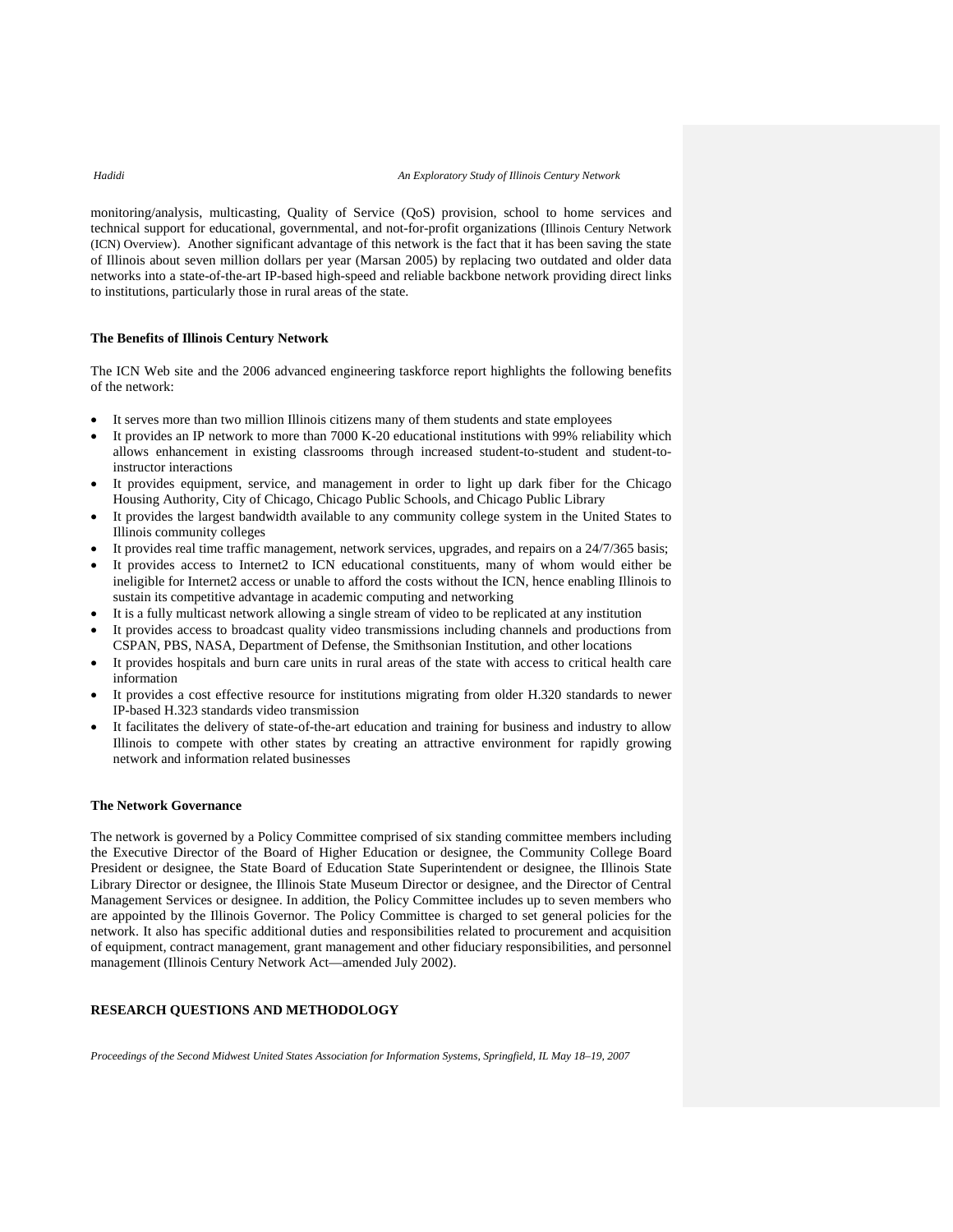The ICN was a major contributing factor in Illinois being tied with Kansas for the number one rank in the 2001 Digital States Survey conducted by the Center for Digital Government (www.centerdigitalgov.com). In a similar survey in 2006 both Illinois and Kansas were tied for number nineteen. The ICN Advanced Engineering Taskforce Reports for the last three years (2004–2006) are analyzed using content analysis to determine any shift or pattern that may exist in setting priorities for the network.

The method of content analysis is a systematic approach that can be used for any form of communication including written reports, speeches, interviews, and images. The method allows the study of contents to collect data to determine its characteristics. For example, the frequency of the most used word in a report may be determined to identify its important communication content.

Content analysis is based on the major assumption that words and phrases can be analyzed in relation to the specific context in which they are used. As such, content analysis starts with looking at the use of phrases, word frequencies, and space measurements in the case of publications, and time counts in terms of communications via radio and television. However, according to Krippendorff (2004), content analysis extends far beyond simple word and phrase frequencies and time measurements. Words and phrases can be analyzed related to the specific context in which they are used.

Before content analysis begins, the content needs to be in a form that can be analyzed. Coding is used for this purpose. The process of coding in content analysis is similar to the coding of a survey instrument. It begins with summarizing content into groups and at the same time classifying similar contents into the same groups to reduce the overall categories of content. In addition, the contents in each group needs to be quite different than the contents in other groups. Philip (1990) cautions that to be able to make reliable inferences from the contents being analyzed, the classification and grouping processes need to be consistent to the point that different individuals code the same content the same way.

Many software programs are now available to facilitate content analysis. Among them are General Inquirer from Harvard University, (General Inquirer), TEXTPACK: A System for Computer-aided Quantitative Content Analysis (http://www.gesis.org/en/software/textpack), and TextSTAT—Simple Text Analysis Tool (TextSTAT).

Holsti (1969) identifies and classifies the purposes of content analysis as follows:

- i) to identify implications regarding the past history of a communication
- ii) to explain and identify conclusions about the uniqueness of a communication
- iii) to identify the general implications of a communication

According to Krippendorff (2004), the following six issues need to be addressed in any content analysis:

- i) Which data are analyzed?
- ii) How are they defined?
- iii) What population the data is drawn from?
- iv) What is the context in relation to which the data are analyzed?
- v) What are the boundaries of the study?
- vi) What is the target of the implications?

We will follow the above steps in this study.

### **Content Analysis of ICN Advanced Engineering Taskforce Reports (2004-2006)**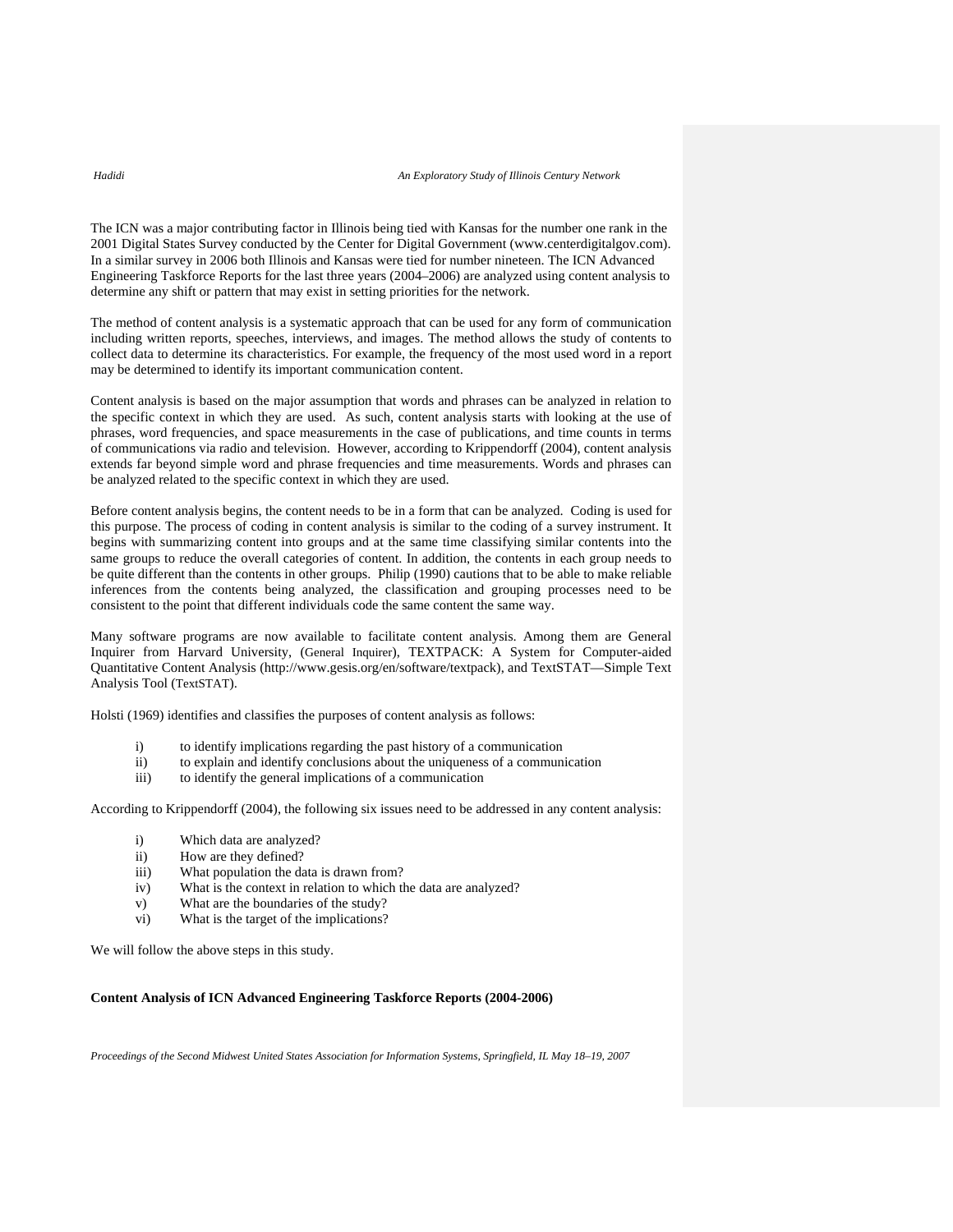In this exploratory study we follow steps articulated by Krippendroff (2004) and review the mission statement recommendations, accomplishment statements, and stated challenges included in the last three years (2004–2006) of the ICN Advanced Engineering Taskforce Report to detect any possible patterns.

### **Recommendations**

The following issues appear in the reports for the year(s) stated:

- Strategic Planning: 2004, 2005, 2006
- Equipment Replacement Strategies: 2004, 2005, 2006
- Network Security: 2004, 2005, 2006
- Content Provided: 2004, 2005, 2006
- Digital Divide: 2004
- Community Networking—Private Fiber Networks: 2004
- Cost Recovery Model: 2004, 2005
- Wireless Technologies: 2004, 2005, 2006
- Communication Technologies Coverage—Voice, Video and Data: 2004, 2005, 2006
- State Wide Contracts: 2005, 2006
- Core Technology Infrastructure: 2006
- Network Operations Center: 2006
- Quality of Service Financial Model: 2006
- Staffing Levels/Retention/Development: 2006
- Disaster Recovery/Business Continuity: 2006

Since 2005 the recommendation regarding the digital divide has been dropped. Specifically the 2004 Taskforce Report states: "Although the availability of affordable telecommunication services increases annually, there remain some constituents who have only limited high-priced means by which to connect to ICN." Given that this is still the case ICN needs to re-visit this issue. It is noteworthy to point out that several major initiatives, including staffing development, disaster recovery, and business continuity were added to the set of recommendations in 2006.

### **Accomplishments**

The following issues appear in the reports for the year(s) stated:

- Full range of anytime, anywhere educational opportunities: 2004, 2005, 2006
- Access to Internet2, and access to libraries and museums: 2004, 2005, 2006
- Communication between K–12 to higher education: 2004, 2005, 2006
- Student-to-student and student-to-instructor interaction: 2004, 2005, 2006
- Content sharing among libraries and museums: 2004, 2005, 2006
- Service and educational programming for municipal government: 2004
- Life-long learning at home and work place: 2004
- Online college courses for high school students: 2004
- Online access to college admissions requirements and application process: 2004
- State-wide competitive advantage in computing and networking: 2004
- State-of-the-art education and training for business and industry: 2004
- Growth of network and information related businesses: 2004
- Achieving 99% reliability: 2005, 2006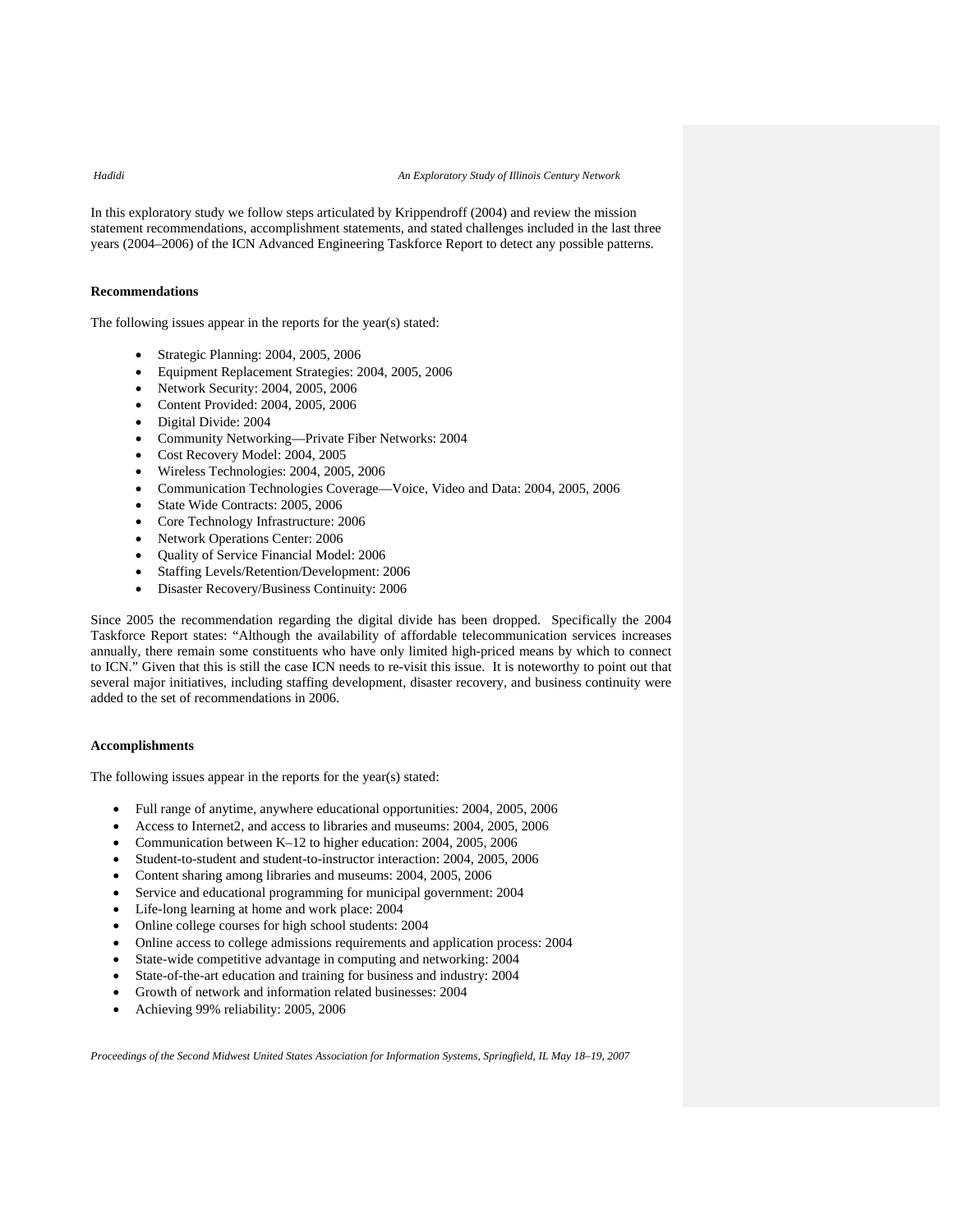### *Hadidi An Exploratory Study of Illinois Century Network*

- Connectivity consultation and DNS hosting: 2005, 2006
- Content filtering: 2005, 2006
- Access to broadcast quality video: 2005, 2006
- Monitoring, support, and troubleshooting 24/7/365: 2005, 2006
- High bandwidth availability (3.8 Gigabits per second): 2005, 2006
- QoS: 2005, 2006
- School to home communication toolkit: 2005, 2006
- Access to education networks worldwide through StarLight: 2005, 2006

It is evident from the list of accomplishments, in particular, over the last two years (2005–2006) that the ICN network has continuously provided additional services to constituents. A major policy question is, given the fact that state support for public networks are generally declining and pressure to increase services is increasing, what alternatives exists to fund the expected additional services?

### **Challenges**

The following issues appear in the yearly reports of the year(s) stated:

- Maintaining a reliable and upgraded network: 2004, 2005, 2006
- Meeting expanding needs of the user community: 2004, 2005, 2006
- Using constituent driven model for planning and management: 2004, 2005, 2006
- Maintaining the appropriate funding level: 2004, 2005, 2006
- Planning for required future services and technologies: 2006

The 2006 Taskforce Report includes a new challenge—planning for future services and technologies. Another noteworthy issue is that in 2005 ICN achieved 99% reliability and additional emphasis is now placed on network and infrastructure security. This may enhance the ability of the network to provide additional services in the future which requires more secure infrastructure and networking technologies.

### **SUMMARY AND CONCLUSIONS**

An exploratory review of the ICN using content analysis for the years 2004–2006 of the Advanced Engineering Taskforce report was conducted to identify any possible patterns in the areas of mission, accomplishments, and challenges the network is facing. It is observed that the digital divide issue has not been focused in the 2005 and 2006 reports. Given that in many rural areas access to higher bandwidth is still limited, it is hoped that this issue will be re-visited again in the future taskforce reports. It is noteworthy to point out that an impressive set of significant tasks have been accomplished over the last three years to improve network operation and performance. The increase in bandwidth and reliability is impressive. Several new services, such as audio and video traffic with low-cost QoS have been added. A major policy question is, given the fact that state support for public networks are generally declining and pressure to increase services is increasing, what alternatives exist to fund the expected additional services? Is it time for the private sector to provide financial support for this public network and if so at what cost?

### **REFERENCES**

Cheng, J. Y. S., and Zheng, P. "Hi-Tech Industries in Hong Kong and the Pearl River Delta: Development Trends in Industrial Cooperation," *Asian Survey*, (41:4), 2001, pp. 584–610.